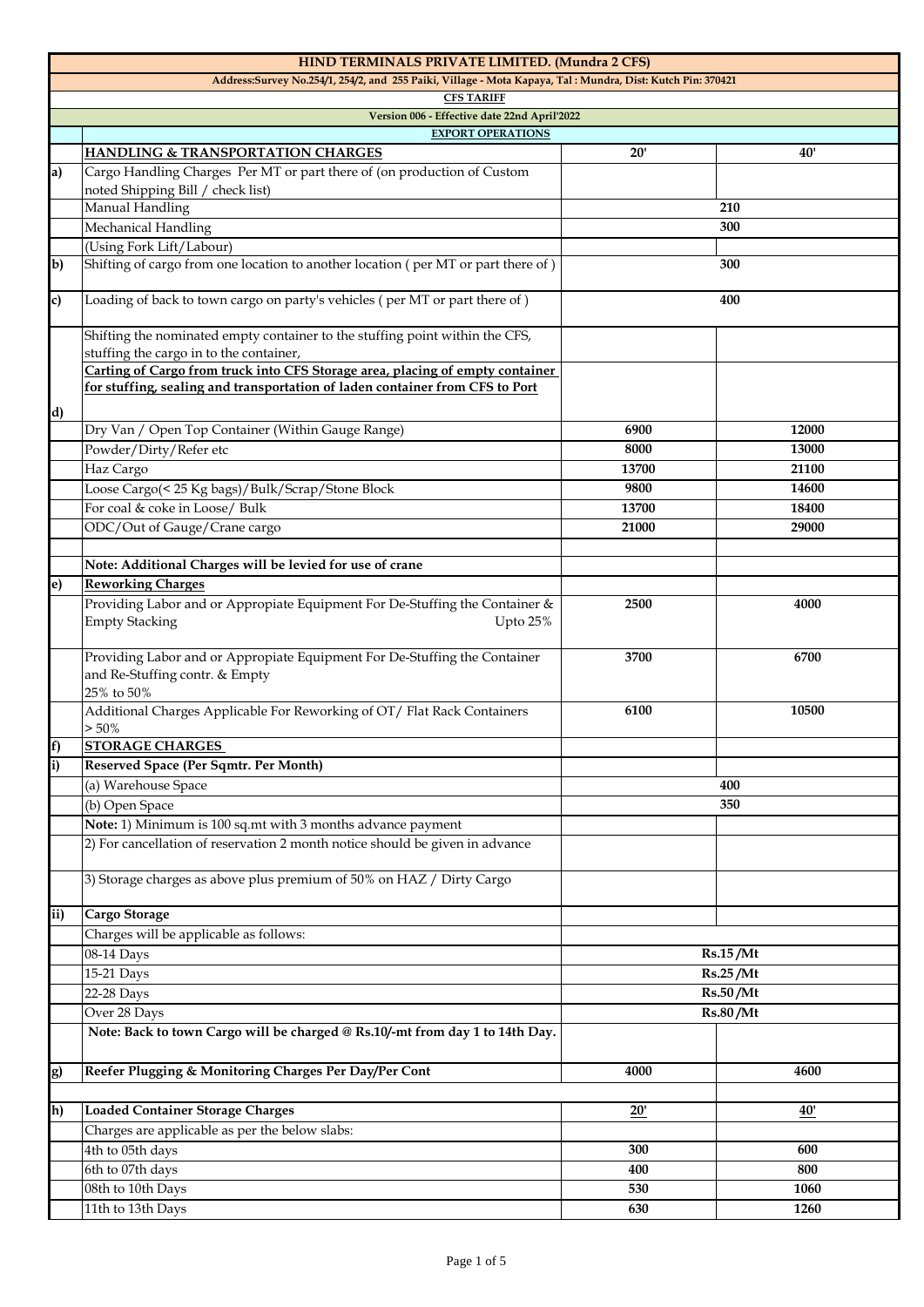|     | HIND TERMINALS PRIVATE LIMITED. (Mundra 2 CFS)                                                                                                           |       |       |
|-----|----------------------------------------------------------------------------------------------------------------------------------------------------------|-------|-------|
|     | Address:Survey No.254/1, 254/2, and 255 Paiki, Village - Mota Kapaya, Tal: Mundra, Dist: Kutch Pin: 370421<br><b>CFS TARIFF</b>                          |       |       |
|     | Version 006 - Effective date 22nd April'2022                                                                                                             |       |       |
|     | 14th to 16th Days                                                                                                                                        | 750   | 1500  |
|     | 17th to 20th Days                                                                                                                                        | 970   | 1940  |
|     | 21st to 25th Days                                                                                                                                        | 1070  | 2140  |
|     | 26th to 30th Days                                                                                                                                        | 1170  | 2340  |
|     | 31th to 45th Days                                                                                                                                        | 1350  | 2700  |
|     | 46th to 60th Days                                                                                                                                        | 1650  | 3300  |
|     | 61th to 90th Days                                                                                                                                        | 2350  | 4700  |
|     | Over <sub>90</sub>                                                                                                                                       | 3150  | 6300  |
|     | Note: HAZ and RF will be billed @ 200% of normal                                                                                                         |       |       |
|     | Storage charges for ODC will be @ 300% of normal charges                                                                                                 |       |       |
|     | Containers over 40' will be charged @ 2.5 times of normal charges                                                                                        |       |       |
|     |                                                                                                                                                          |       |       |
| i)  | Fuel & Energy Surcharge                                                                                                                                  | 1250  | 2500  |
|     |                                                                                                                                                          |       |       |
| j)  | <b>Export Port Entry Fee</b>                                                                                                                             | 200   | 400   |
|     |                                                                                                                                                          |       |       |
| k)  | <b>Weightment Charges</b>                                                                                                                                | 424   | 424   |
| 1)  | HANDLING & TRANSPORTATION CHARGES ON FACTORY STUFF                                                                                                       |       |       |
|     | <b>CONTAINERS</b>                                                                                                                                        |       |       |
|     | <b>Factory Stuff Container</b>                                                                                                                           | 6000  | 9200  |
|     |                                                                                                                                                          |       |       |
| m)  | <b>Loaded Container Storage Charges</b>                                                                                                                  | 20'   | 40'   |
|     | Charges are applicable as per the below slabs:                                                                                                           |       |       |
|     | 4th to 05th days                                                                                                                                         | 300   | 600   |
|     | 6th to 07th days                                                                                                                                         | 400   | 800   |
|     | 08th to 10th Days                                                                                                                                        | 530   | 1060  |
|     | 11th to 13th Days                                                                                                                                        | 630   | 1260  |
|     | 14th to 16th Days                                                                                                                                        | 750   | 1500  |
|     | 17th to 20th Days                                                                                                                                        | 970   | 1940  |
|     | 21st to 25th Days                                                                                                                                        | 1070  | 2140  |
|     | 26th to 30th Days                                                                                                                                        | 1170  | 2340  |
|     | 31th to 45th Days                                                                                                                                        | 1350  | 2700  |
|     | 46th to 60th Days                                                                                                                                        | 1650  | 3300  |
|     | 61th to 90th Days                                                                                                                                        | 2350  | 4700  |
|     | Over 90                                                                                                                                                  | 3150  | 6300  |
|     | <b>IMPORT OPERATIONS</b>                                                                                                                                 |       |       |
| a)  | <b>HANDLING &amp; TRANSPORTATION CHARGES</b>                                                                                                             | 20'   | 40'   |
|     | Transportation of import loaded containers from Port to CFS - Stacking in<br>yard / grounding for examination /de-stuffing and stacking empty containers |       |       |
|     |                                                                                                                                                          |       |       |
| i)  | Dry Van / Open Top Container (Within Gauge Range)-- Crated Stone/ Cotton                                                                                 | 7200  | 12100 |
|     |                                                                                                                                                          |       |       |
|     | Powder/Dirty/etc.                                                                                                                                        | 8700  | 13600 |
|     | Scrap / Blocks / Bulk / Cargo in less then 25 Kgs Bags/ Box                                                                                              | 9900  | 14400 |
|     | Reefer Cargo                                                                                                                                             | 10275 | 17350 |
|     | Haz Cargo                                                                                                                                                | 13600 | 21800 |
|     | ODC Cargo                                                                                                                                                | 21000 | 29200 |
|     | Special / Multiple Equipment Cargo / Crane cargo                                                                                                         | 17500 | 27300 |
|     |                                                                                                                                                          |       |       |
|     | Note: Additional Charges will be levied for use of crane                                                                                                 |       |       |
|     |                                                                                                                                                          |       |       |
| ii) | Transportation of import loaded containers from Port to CFS, stacking in yard<br>grounding for examination & Loading the containers on Party's Vehicles  |       |       |
|     | Dry Van / Open Top Container (Within Gauge Range)-- Crated Stone/ Cotton                                                                                 | 6000  | 9200  |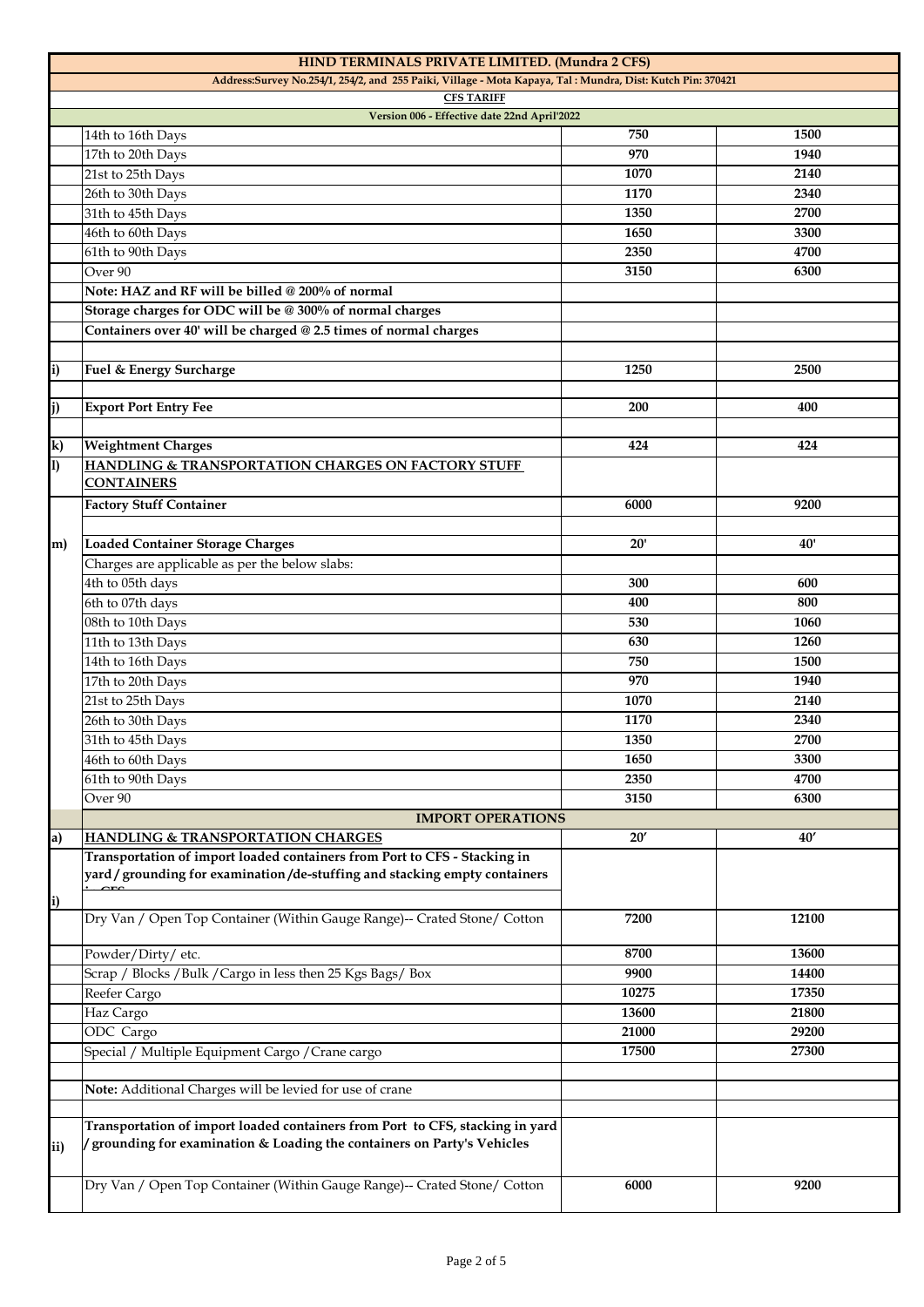|                | HIND TERMINALS PRIVATE LIMITED. (Mundra 2 CFS)                                                                                  |       |       |
|----------------|---------------------------------------------------------------------------------------------------------------------------------|-------|-------|
|                | Address:Survey No.254/1, 254/2, and 255 Paiki, Village - Mota Kapaya, Tal: Mundra, Dist: Kutch Pin: 370421<br><b>CFS TARIFF</b> |       |       |
|                | Version 006 - Effective date 22nd April'2022                                                                                    |       |       |
|                | Hazardous cargo                                                                                                                 | 10300 | 16300 |
|                | Scrap                                                                                                                           | 7000  | 12000 |
|                | ODC                                                                                                                             | 16500 | 24600 |
|                | Reefer                                                                                                                          | 8400  | 13500 |
|                |                                                                                                                                 |       |       |
| b)             | <b>CUSTOM EXAMINATION CHARGES</b>                                                                                               |       |       |
| i)             | <b>Custom Examination Charges (General)</b>                                                                                     |       |       |
|                | Less Then or Equal To 25%                                                                                                       | 2800  | 4800  |
|                | Than 26% to 50%                                                                                                                 | 4050  | 7000  |
|                | More than 50%                                                                                                                   | 6500  | 10800 |
|                |                                                                                                                                 |       |       |
| ii)            | <b>Custom Examination Charges (Scrap)</b>                                                                                       |       |       |
|                | Less Then or Equal To 25%                                                                                                       | 4400  | 7650  |
|                | Than 26% to 50%                                                                                                                 | 6400  | 10900 |
|                | More than 50%                                                                                                                   | 9800  | 16400 |
|                |                                                                                                                                 |       |       |
| c)             | Reefer Plugging & Monitoring Charges Per Day/Per Cont                                                                           | 4000  | 4600  |
| $\overline{d}$ | <b>STORAGE CHARGES</b>                                                                                                          |       |       |
| i)             | Cargo Storage charges (LCL) per sq. mt/or part there of/per week or part                                                        |       |       |
|                | there of                                                                                                                        |       |       |
|                | Upto 1st Week (0 - 7 days)                                                                                                      | 150   |       |
|                | 2nd & 3rd Week (8 to 21 days)                                                                                                   |       | 225   |
|                | 4th Week Onwards (Above 21 days)                                                                                                |       | 350   |
|                |                                                                                                                                 |       |       |
| ii)            | Cargo Storage Charges In Open Space (Loose Scrap / Wooden Logs / Project<br>Cargo) Per MT Per Day - 1st Day will be free        |       |       |
|                | 01-03 Days                                                                                                                      |       | 35    |
|                | 4th to 6 th day                                                                                                                 | 55    |       |
|                | 7th to 9th day                                                                                                                  | 110   |       |
|                | 10th to 12th day                                                                                                                | 150   |       |
|                | 13th Day Onwards                                                                                                                | 250   |       |
|                |                                                                                                                                 |       |       |
| e)             | <b>STORAGE CHARGES FOR LOADED CONATINERS (per Day)</b>                                                                          | 20'   | 40'   |
|                | Charges will be applicable as per the below slabs:                                                                              |       |       |
|                | 4th to 05th days                                                                                                                | 330   | 660   |
|                | 6th to 07th days                                                                                                                | 450   | 900   |
|                | 08th to 10th Days                                                                                                               | 570   | 1140  |
|                | 11th to 13th Days                                                                                                               | 670   | 1340  |
|                | 14th to 16th Days                                                                                                               | 810   | 1620  |
|                | 17th to 20th Days                                                                                                               | 995   | 1990  |
|                | 21st to 25th Days                                                                                                               | 1115  | 2230  |
|                | 26th to 30th Days                                                                                                               | 1235  | 2470  |
|                | 31th to 45th Days                                                                                                               | 1420  | 2840  |
|                | 46th to 60th Days                                                                                                               | 1740  | 3480  |
|                | 61th to 90th Days                                                                                                               | 2440  | 4880  |
|                | Over 90                                                                                                                         | 3290  | 6580  |
|                |                                                                                                                                 |       |       |
|                | Note: HAZ and RF will be billed @ 200% of normal                                                                                |       |       |
|                | Storage charges for ODC will be @ 300% of normal charges                                                                        |       |       |
|                | Containers above 40' will be charged 2.5 times of normal charges                                                                |       |       |
|                |                                                                                                                                 |       |       |
| f)             | Fuel & Energy Surcharge                                                                                                         | 1250  | 2500  |
|                |                                                                                                                                 | 250   | 500   |
| g)             | <b>Survey / EIR Charges</b>                                                                                                     |       |       |
|                |                                                                                                                                 |       |       |
| h)             | Detention charges for container under scanning                                                                                  | 1500  | 2250  |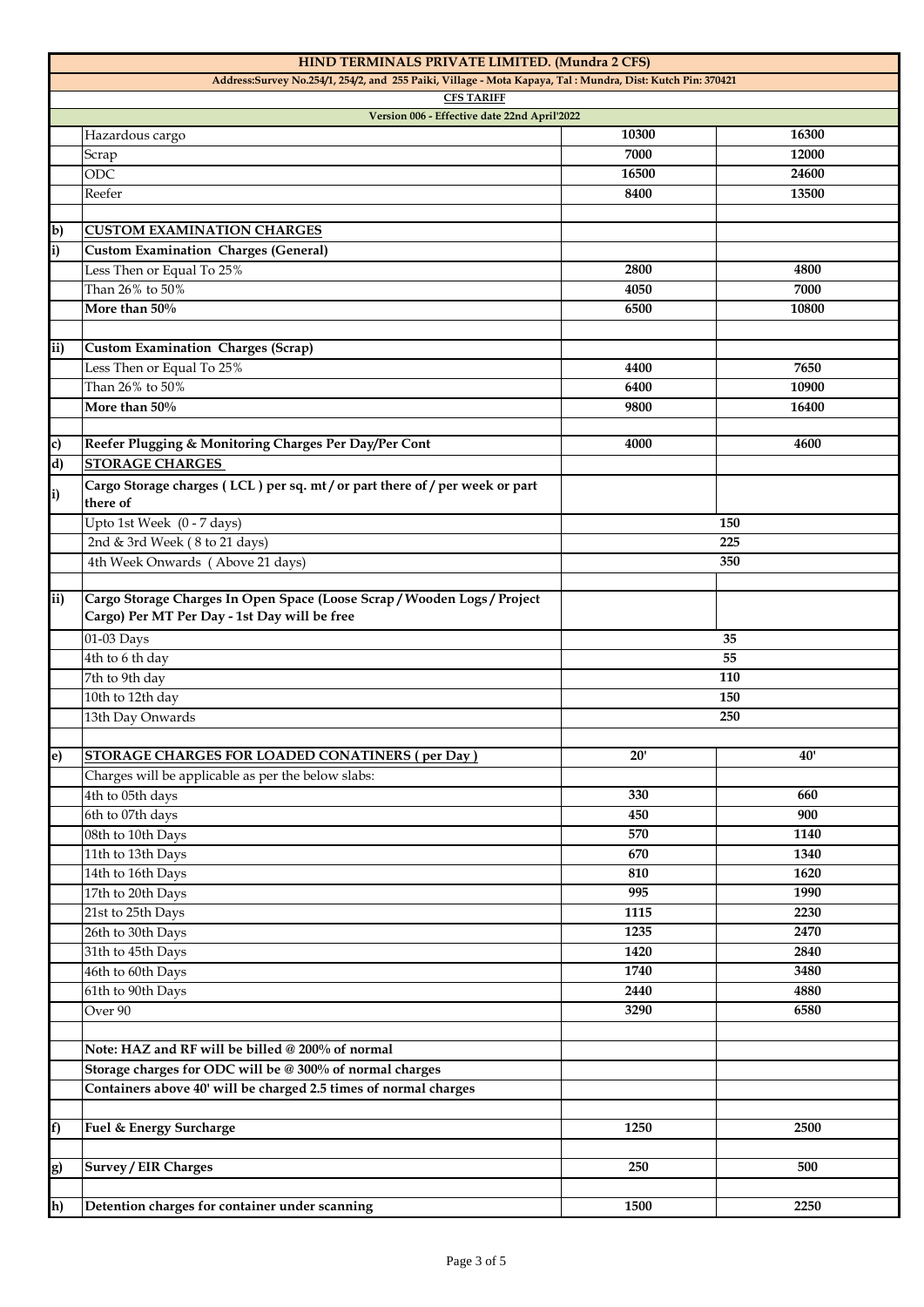|                         | HIND TERMINALS PRIVATE LIMITED. (Mundra 2 CFS)                                                             |              |              |
|-------------------------|------------------------------------------------------------------------------------------------------------|--------------|--------------|
|                         | Address:Survey No.254/1, 254/2, and 255 Paiki, Village - Mota Kapaya, Tal: Mundra, Dist: Kutch Pin: 370421 |              |              |
|                         | <b>CFS TARIFF</b>                                                                                          |              |              |
|                         | Version 006 - Effective date 22nd April'2022                                                               |              |              |
|                         |                                                                                                            |              |              |
| i)                      | <b>Transportation charges for Re-scanning</b>                                                              | 2500         | 3750         |
|                         |                                                                                                            |              |              |
| j)                      | <b>Import Port Entry Fee</b>                                                                               | 200          | 400          |
|                         |                                                                                                            |              |              |
| k)                      | <b>RFID Charges</b>                                                                                        | 175          | 175          |
|                         |                                                                                                            |              |              |
|                         | <b>GENERAL OPERATIONS</b>                                                                                  |              |              |
|                         |                                                                                                            | 20'          | 40'          |
| a)                      | Lift on / Lift off                                                                                         | 1653         | 2097         |
|                         | I) Empty Containers Gate out<br>II) Empty Container Gate in                                                | 1653         |              |
|                         |                                                                                                            |              | 2097         |
|                         | III) Loaded Containers (Flatrack / Open Top will attract 2 times on normal rate                            | 1695         | 2500         |
|                         |                                                                                                            |              |              |
| $b$                     | <b>Transportation Within CFS</b>                                                                           |              |              |
|                         | I) Empty Containers                                                                                        | 750          | 1250         |
|                         | ii) Loaded Containers (Flatrack / Open Top will attract 2 times on normal rate)                            | 1000         | 1750         |
|                         |                                                                                                            |              |              |
|                         |                                                                                                            |              |              |
| c)                      | <b>Transportation From Terminal PORT To CFS</b>                                                            |              |              |
|                         | I) Empty Containers                                                                                        | 1250         | 1850         |
|                         | ii) Loaded Containers (Flatrack / Open Top will attract 2 times on normal rate)                            | 1500         | 2500         |
|                         | Within GAPL Limit                                                                                          |              |              |
|                         |                                                                                                            |              |              |
| d)                      | Empty Container Movement From Other CFS Within MPSEZ Limits (Third                                         | 1500         | 2500         |
|                         | <b>Party Movement)</b>                                                                                     |              |              |
|                         |                                                                                                            |              |              |
| e)                      | Sweeping charges                                                                                           | 50           | 100          |
|                         |                                                                                                            |              |              |
| f)                      | Locking charges (per container / per day)                                                                  | 50           |              |
|                         |                                                                                                            |              |              |
| g)                      | Custom seal charges (per seal)                                                                             |              | 50           |
|                         |                                                                                                            |              |              |
| h)                      | Special equipment charges (Crane/10 MT Fok Lift) (Subject to market rate<br>fluctuations)                  |              |              |
|                         |                                                                                                            |              |              |
|                         | I) Up to 15 MT (per shift or part there of)<br>ii) 20 MT (per shift or part there of)                      |              |              |
|                         |                                                                                                            |              |              |
|                         | iii) 25 MT (per shift or part there of)<br>iv) Above 25 MT (per shift or part there of)                    |              |              |
|                         | Entry fee for containers brought to CFS by the party for Customs seal check /                              |              |              |
|                         | examination                                                                                                |              |              |
|                         |                                                                                                            |              |              |
|                         |                                                                                                            |              |              |
| i)                      | Weighment of empty / loaded truck                                                                          |              |              |
| i)                      | Loaded containers weighment charges                                                                        | 424          | 424          |
| ii)                     | I) Empty weightment on private vehicle (excluding lift on / lift off)                                      |              |              |
| iii)                    | ii) Empty weighment on CFS vehicle (excluding lift on / lift off)                                          | 300          |              |
|                         |                                                                                                            |              |              |
|                         |                                                                                                            |              |              |
|                         |                                                                                                            |              |              |
| j)                      | <b>Special Weighment -Import</b>                                                                           | 1500<br>1100 | 2000<br>1700 |
| $\overline{\mathbf{k}}$ | <b>Special Weighment - Export</b>                                                                          |              |              |
|                         |                                                                                                            |              |              |
| $\ket{1}$               | Survey / EIR charges                                                                                       | 250          | 500          |
| m)                      |                                                                                                            | 500          | 800          |
|                         | Admn charges (For back to town & container moved on private vehicles only)                                 |              |              |